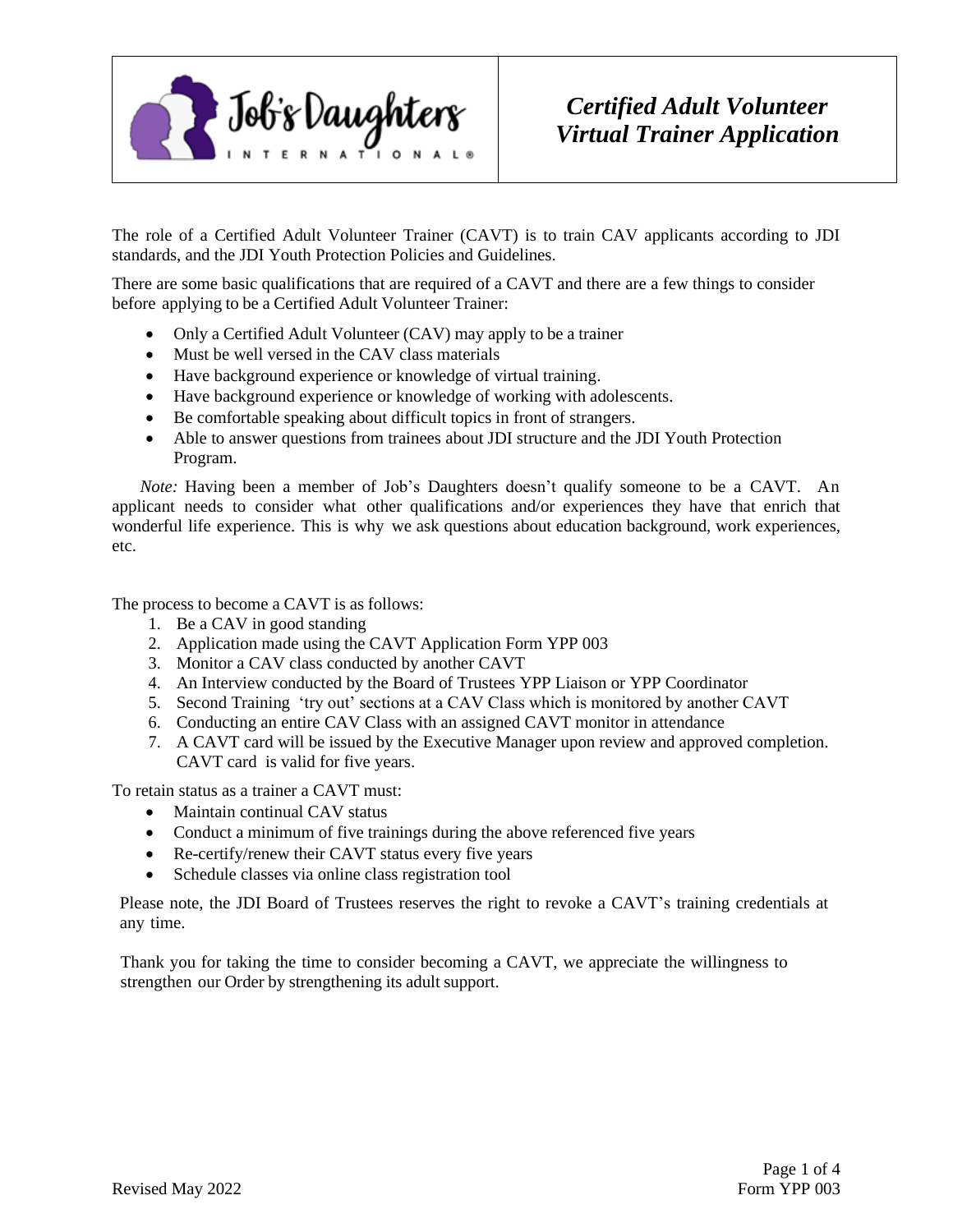*Please Type or Print legibly. Pencil entries cannot be accepted. If you need space for further information, please use the back of the form or attach a separate sheet.*

|    |                                                                              | <b>Personal Data</b>                                                                                    |                             |  |  |
|----|------------------------------------------------------------------------------|---------------------------------------------------------------------------------------------------------|-----------------------------|--|--|
|    | (Last)                                                                       | (First)                                                                                                 | (Middle - not just initial) |  |  |
| 2. |                                                                              |                                                                                                         |                             |  |  |
|    |                                                                              |                                                                                                         |                             |  |  |
|    |                                                                              |                                                                                                         |                             |  |  |
|    |                                                                              |                                                                                                         |                             |  |  |
|    |                                                                              |                                                                                                         |                             |  |  |
| 4. |                                                                              |                                                                                                         |                             |  |  |
| 5. | Length of time as <i>adult</i> volunteer in Job's Daughters in any capacity: |                                                                                                         |                             |  |  |
| 6. |                                                                              | Please list the <i>adult</i> JDI offices you have held and committee you have worked on(attach separate |                             |  |  |
|    |                                                                              | Education / Occupation / Life Experiences                                                               |                             |  |  |
| 7. |                                                                              | Have you ever been a presenter/trainer (in any capacity) before? Yes                                    | N <sub>0</sub>              |  |  |
|    |                                                                              |                                                                                                         |                             |  |  |
|    |                                                                              |                                                                                                         |                             |  |  |
| 8. | Have you ever conducted virtual training via Zoom? ? Yes<br>N <sub>0</sub>   |                                                                                                         |                             |  |  |
|    |                                                                              |                                                                                                         |                             |  |  |
|    |                                                                              |                                                                                                         |                             |  |  |
|    |                                                                              |                                                                                                         |                             |  |  |

9. List anything in your educational background that will prove useful in your capacity as a CAVT.

\_\_\_\_\_\_\_\_\_\_\_\_\_\_\_\_\_\_\_\_\_\_\_\_\_\_\_\_\_\_\_\_\_\_\_\_\_\_\_\_\_\_\_\_\_\_\_\_\_\_\_\_\_\_\_\_\_\_\_\_\_\_\_\_\_\_\_\_\_\_\_\_\_\_\_\_\_\_\_

\_\_\_\_\_\_\_\_\_\_\_\_\_\_\_\_\_\_\_\_\_\_\_\_\_\_\_\_\_\_\_\_\_\_\_\_\_\_\_\_\_\_\_\_\_\_\_\_\_\_\_\_\_\_\_\_\_\_\_\_\_\_\_\_\_\_\_\_\_\_\_\_\_\_\_\_\_\_\_

10. What is your current occupation? \_\_\_\_\_\_\_\_\_\_\_\_\_\_\_\_\_\_\_\_\_\_\_\_\_\_\_\_\_\_\_\_\_\_\_\_\_\_\_\_\_\_\_\_\_\_\_\_\_\_\_\_\_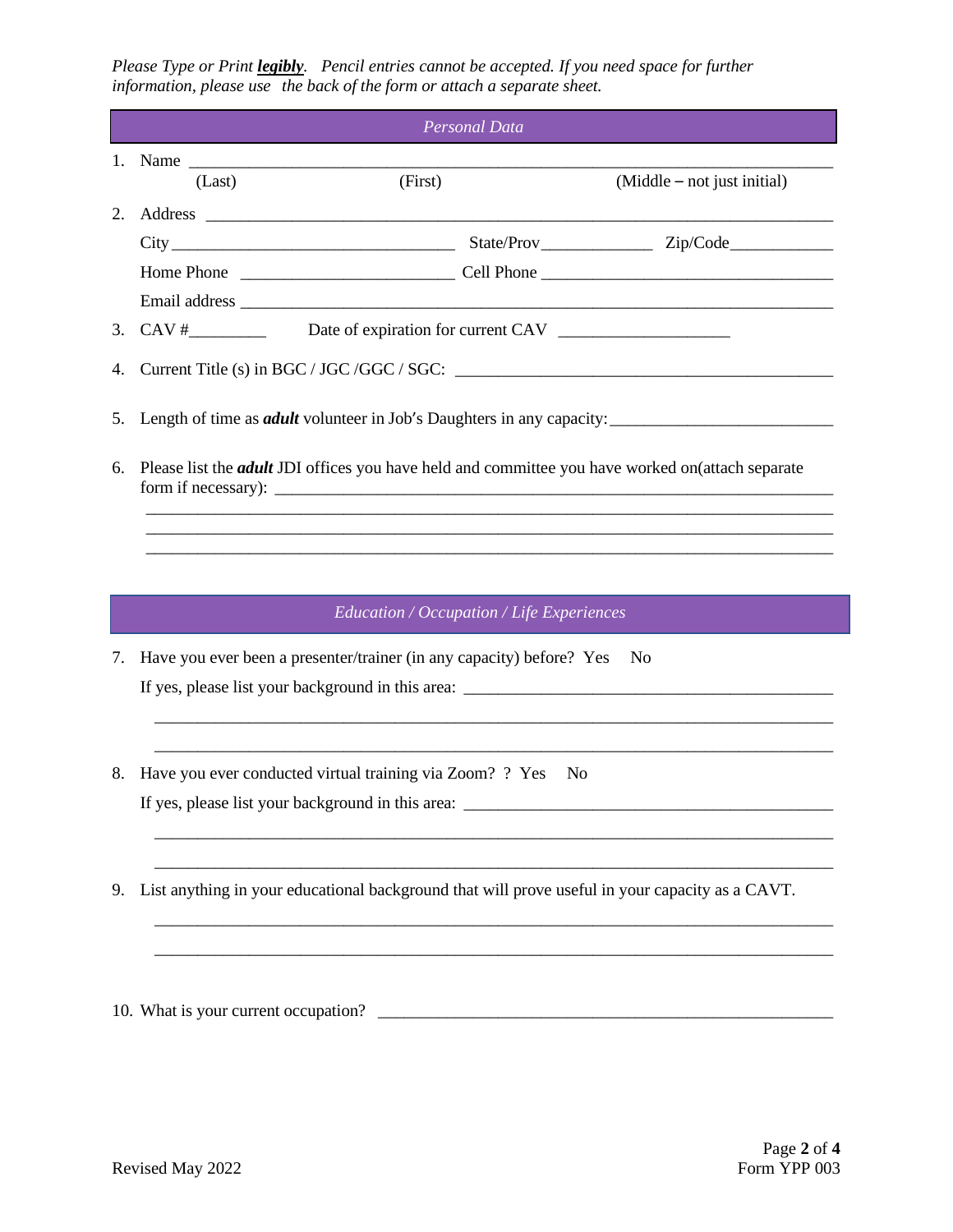|                                                    | 12. What is your motivation to become a CAVT?                                                                                                                                                               |
|----------------------------------------------------|-------------------------------------------------------------------------------------------------------------------------------------------------------------------------------------------------------------|
|                                                    |                                                                                                                                                                                                             |
|                                                    |                                                                                                                                                                                                             |
|                                                    |                                                                                                                                                                                                             |
|                                                    |                                                                                                                                                                                                             |
|                                                    | Reference Profile                                                                                                                                                                                           |
| least two must be associated with Job's Daughters. | List three people who have known you for at least 5 years and can give an opinion as to your potential<br>to be a trainer. None of the individuals may be a member of your immediate or extended family. At |
|                                                    |                                                                                                                                                                                                             |
|                                                    |                                                                                                                                                                                                             |
|                                                    |                                                                                                                                                                                                             |
|                                                    |                                                                                                                                                                                                             |
|                                                    |                                                                                                                                                                                                             |
|                                                    |                                                                                                                                                                                                             |
|                                                    |                                                                                                                                                                                                             |
|                                                    |                                                                                                                                                                                                             |
|                                                    |                                                                                                                                                                                                             |
|                                                    | City / State/Prov. / Zip/Postal Code:                                                                                                                                                                       |
|                                                    |                                                                                                                                                                                                             |
|                                                    |                                                                                                                                                                                                             |
|                                                    |                                                                                                                                                                                                             |
|                                                    |                                                                                                                                                                                                             |
|                                                    |                                                                                                                                                                                                             |
|                                                    |                                                                                                                                                                                                             |
|                                                    |                                                                                                                                                                                                             |

\_\_\_\_\_\_\_\_\_\_\_\_\_\_\_\_\_\_\_\_\_\_\_\_\_\_\_\_\_\_\_\_\_\_\_\_\_\_\_\_\_\_\_\_\_\_\_\_\_\_\_\_\_\_\_\_\_\_\_\_\_\_\_\_\_\_\_\_\_\_\_\_\_\_\_\_\_\_\_

\_\_\_\_\_\_\_\_\_\_\_\_\_\_\_\_\_\_\_\_\_\_\_\_\_\_\_\_\_\_\_\_\_\_\_\_\_\_\_\_\_\_\_\_\_\_\_\_\_\_\_\_\_\_\_\_\_\_\_\_\_\_\_\_\_\_\_\_\_\_\_\_\_\_\_\_\_\_\_